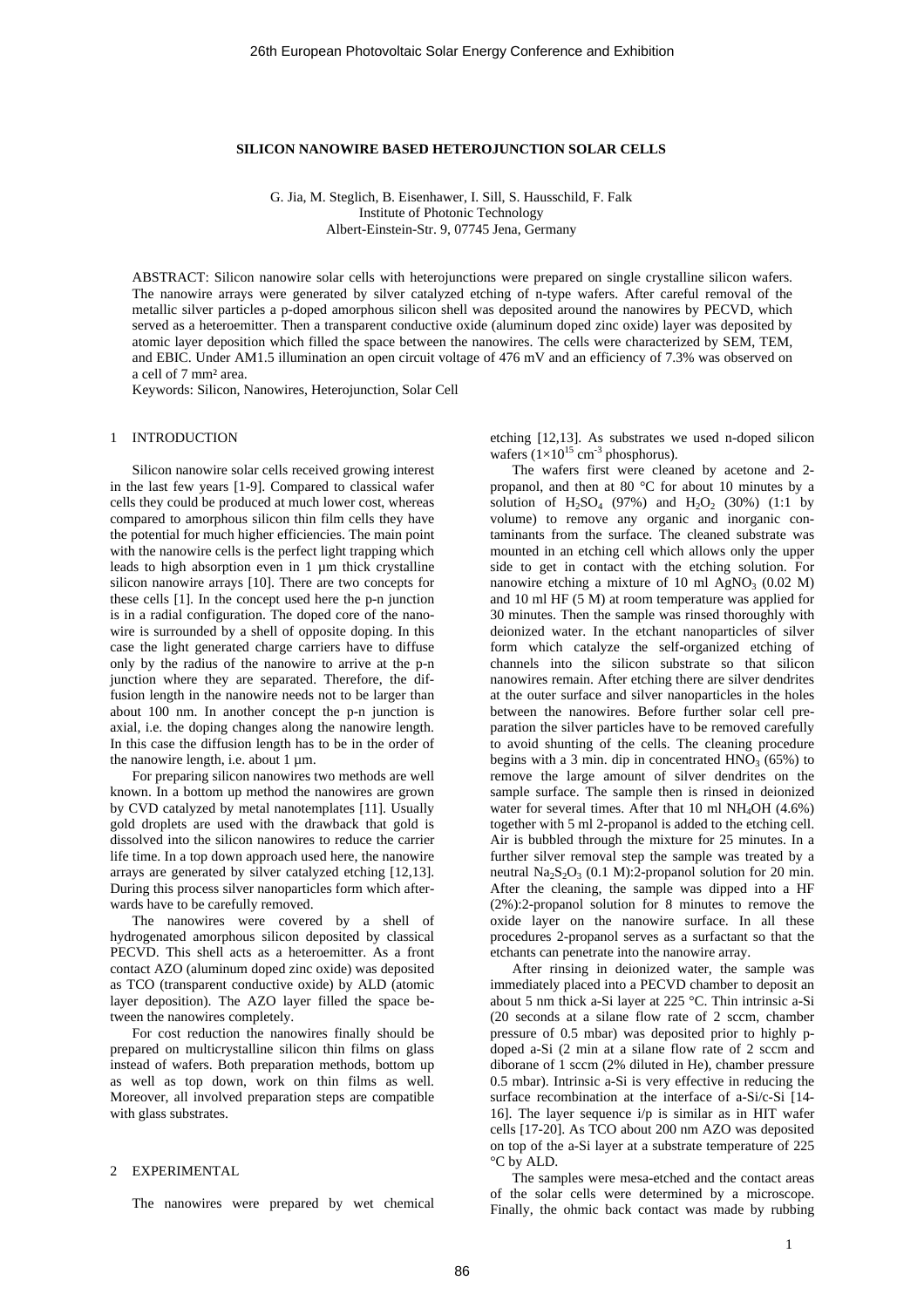InGa alloy on the rear side of the wafer.

For structural characterization in different preparation stages the samples were investigated by a JEOL field emission scanning electron microscope (SEM) and by transmission electron microscopy (TEM, not shown here). Optical characterization of nanowires etched into a silicon thin film was performed in an UV-Vis spectrometer using an integrating sphere. In this way, reflection *R* and transmission *T* were measured and absorption *A* was determined according to *A*=1-*T*-*R*. An integrating sphere is necessary since even by the naked eye one immediately observes that there is nearly no specular but only small omnidirectional reflection. I-V-curves were measured in the dark and under AM1.5 illumination by a cw sun simulator. To make sure that most of the photocurrent really does come from the nanowires and not from the silicon substrate, EBIC (electron beam induced current) measurements were performed on the surface of the sample as well as on a cross section.

# 3 RESULTS

In Figs. 1 and 2 SEM images of a nanowire carpet after etching and the final solar cell after AZO deposition are shown.



**Figure 1:** SEM image of an etched silicon nanowire array.



**Figure 2:** SEM image of a nanowire solar cell with AZO.

Fig. 3 shows the reflection, transmission, and absorption of a 1.5 µm thick crystalline silicon thin film on glass prior and after etching of the nanowires. Obviously, the reflection of the nanowire sample in the visible wavelength range is much lower than that of the original silicon thin film. This demonstrates the light trapping effect of the nanowire array.



**Figure 3:** Reflection, transmission, and absorption of a 1.5 µm thick crystalline silicon thin film in the virgin state (thin lines) and after nanowire etching (bold lines).

I-V curves in the dark and under AM1.5 illuminations of a silicon nanowire solar cell 7 mm² in area are shown in Fig. 4. The dark curve under reverse bias demonstrates that no shunts are present. This indicates that the metal particles originating from the etching procedure were effectively removed. The solar cells show an efficiency of 7.3%, an open circuit voltage of 476 mV, and a short circuit current of 27 mA/cm².



**Figure 4:** I-V curves of a nanowire solar cell 7 mm<sup>2</sup> in size in the dark and under AM1.5 illumination.

In case of nanowire solar cells prepared on a wafer there can arise doubts if the photovoltaic activity really stems from the nanowires and not from the wafer substrate. To clarify this we prepared EBIC measurements (30 kV, 280 pA excitation) on the cells, particularly from an edge of the cells as shown in Fig. 5 There one can observe that the EBIC current in the substrate region (right) is about just the incoming electron current. On the side of the nanowires (left) the current is a bit higher. However, there the exciting electrons are stopped mostly in the